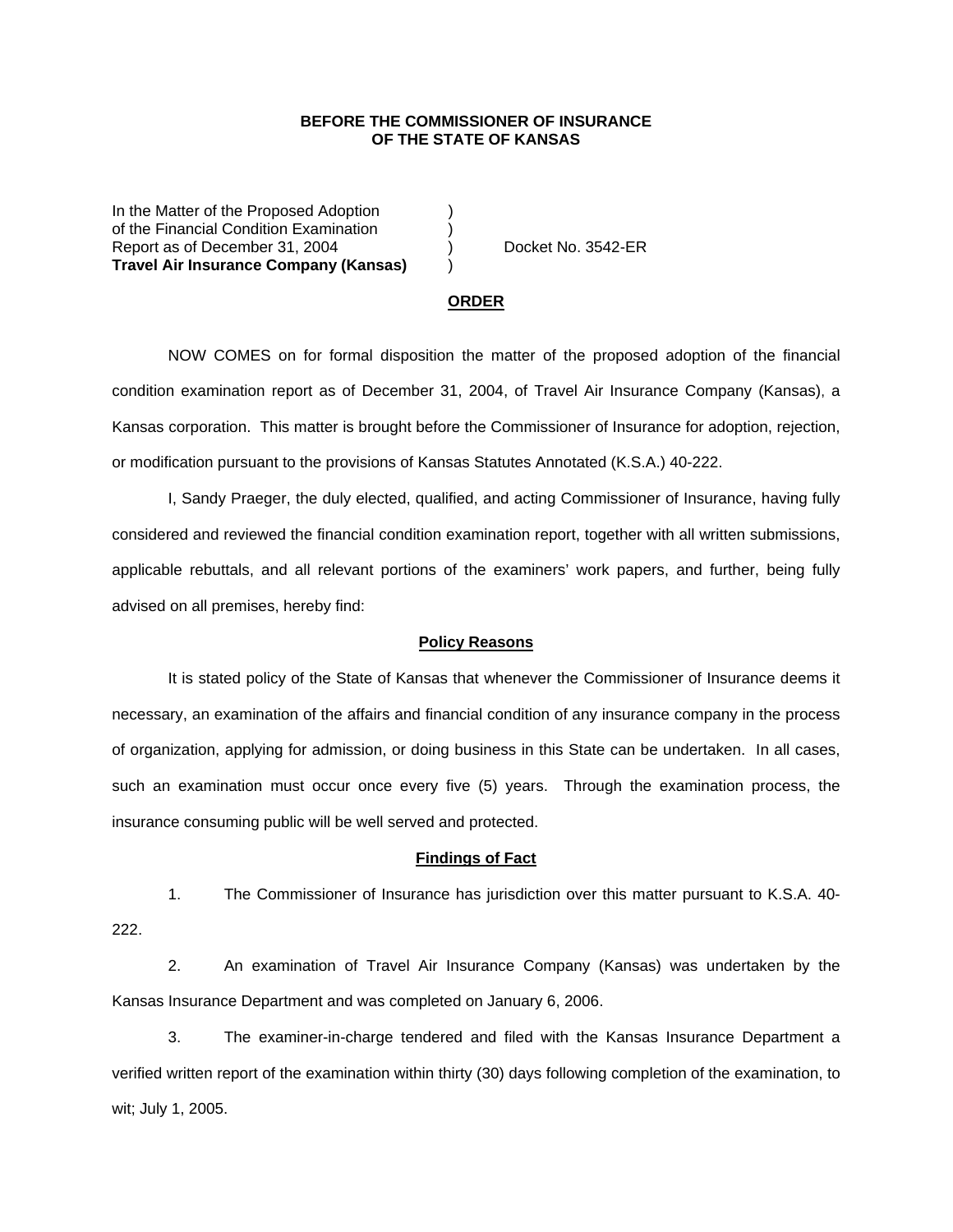4. Following receipt of the verified report, the Kansas Insurance Department transmitted the report to Travel Air Insurance Company (Kansas) on January 13, 2006, with a duly executed notice advising the company of its opportunity to prepare and submit to the Kansas Insurance Department a written submission or rebuttal with respect to any and all matters contained in the report. Travel Air Insurance Company (Kansas) was further advised that any written submission or rebuttal needed to be filed with the Kansas Insurance Department no later than thirty (30) days after receipt of the verified report.

 5. Travel Air Insurance Company (Kansas) filed a written acceptance of the verified report on March 23, 2006.

6. Based upon the written submission tendered by Travel Air Insurance Company (Kansas), the company took no exceptions to matters contained in the verified report.

 7. Within thirty (30) days of the end of the time period allowed for written submission or rebuttal, the Commissioner of Insurance fully reviewed the report, together with all written submissions and rebuttals provided by Travel Air Insurance Company (Kansas). The Commissioner of Insurance further reviewed all relevant workpapers.

 8. No other written submissions or rebuttals were submitted by Travel Air Insurance Company (Kansas).

## **Conclusion of Law**

9. K.S.A. 40-222(k)(2) provides:

"Within 30 days of the end of the period allowed for the receipt of written submissions or rebuttals, the commissioner shall fully consider and review the report, together with any written submissions or rebuttals and any relevant portions of the examiners workpapers and enter an order:

- (A) Adopting the examination report as filed or with modification or corrections. If the examination report reveals that the company is operating in violation of any law, regulation or prior order of the commissioner, the commissioner may order the company to take any action the commissioner considers necessary and appropriate to cure such violations; or
- (B) rejecting the examination report with directions to the examiners to reopen the examination for purposes of obtaining additional data, documentation or information, and refiling pursuant to subsection (k); or
- (C) call and conduct a fact-finding hearing in accordance with K.S.A. 40-281 and amendments thereto for purposes of obtaining additional documentation, data, information and testimony."